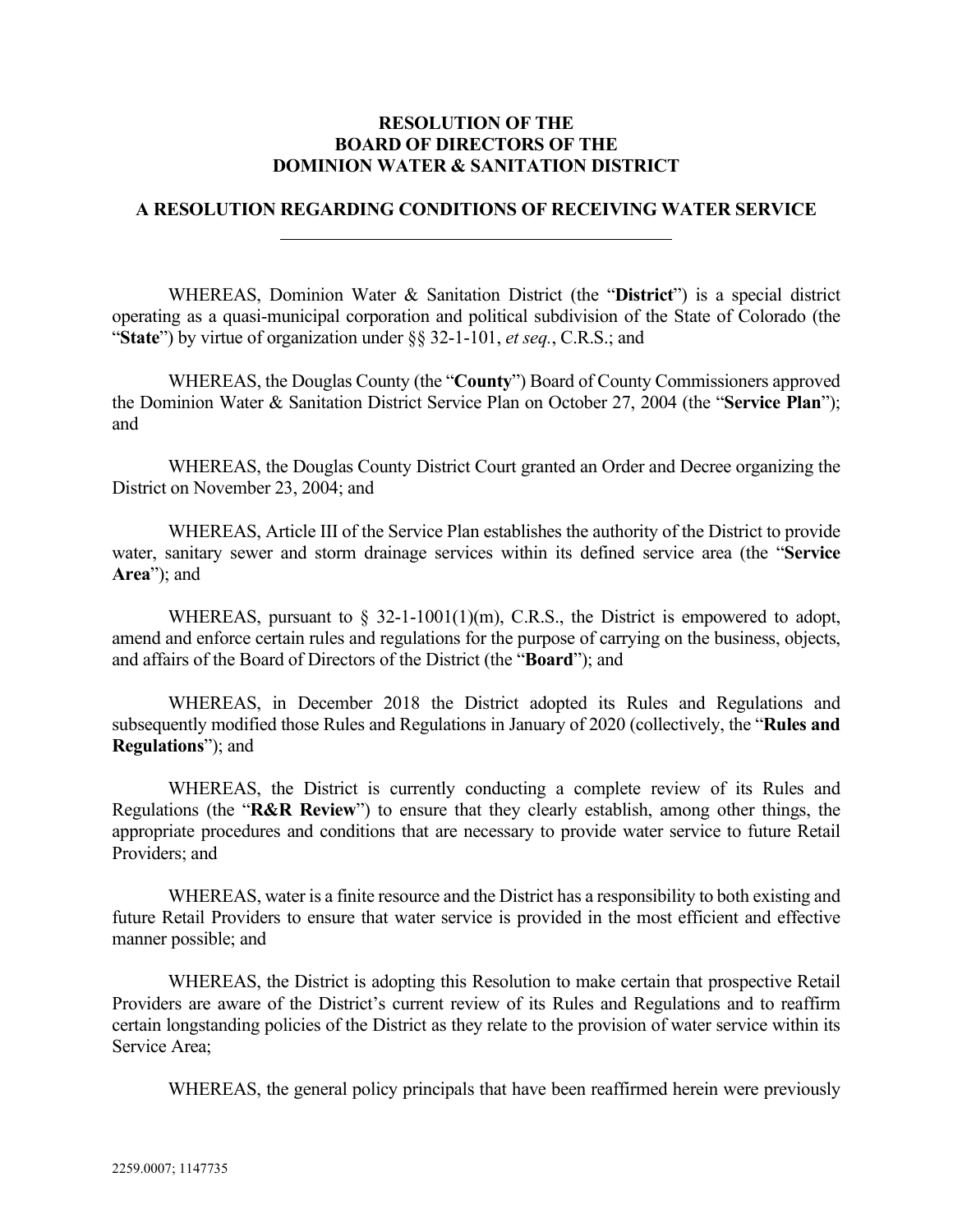set forth in the Rules and Regulations and may be strengthened as a result of the R&R Review but are not expected to be weakened or eliminated as a result of the R&R Review; and

WHEREAS, the Board has determined that adopting this Resolution in order to reaffirm the policies set forth herein is in the best interest of the District and both its existing and future Retail Providers; and

WHEREAS, all capitalized terms contained herein and not otherwise defined shall have the meaning given to them in the Rules and Regulations; and

NOW, THEREFORE, BE IT RESOLVED BY THE BOARD OF DIRECTORS OF THE DISTRICT AS FOLLOWS:

1. Dedication of Groundwater. Consistent with Section 3.14 of the Rules and Regulations, the District hereby reaffirms its policy that as a condition of receiving Wholesale Water Service, the Applicant may be required to dedicate the groundwater underlying the subject property. This policy has been previously adopted by the District through its Rules and Regulations to ensure that a firm water supply exists to meet the needs of its Retail Providers. Restating this policy by way of this Resolution does not amend the Rules and Regulations but is instead intended to amplify the importance of this issue and to make all potential Retail Customers aware of this particular rule and the District's expectations regarding satisfaction of this condition.

2. Conservation of Water. As set forth in Section 6.1 of the Rules and Regulations, the District encourages Retail Providers to conserve water. The demand for renewable water continues to increase in the County and across the State, and in response to this increasing demand, the District has placed additional emphasis on the need for efficient use of water. Water conservation and demand management measures are essential to ensuring that the District has the water supply necessary to meet the growing needs of its Service Area. For this reason, the District will require a thorough and complete conservation and demand management plan of all future Retail Providers. These plans must be approved by the District as a condition of receiving service and is generally expected to be consistent with the water conservation and demand management measures being implemented by current Retail Providers.

3. Conflict with Rules and Regulations. To the extent any provision, statement or clause established by this Resolution is found to be in conflict with the Rules and Regulations, as such may be amended, the conflict shall be resolved in favor of the Rules and Regulations.

4. Purpose. The purpose of this Resolution is to reaffirm the District's commitment to certain policy matters and bolster public transparency during a time when the District is conducting a complete review of its Rules and Regulations. The policies addressed in this Resolution may be of interest to Retail Providers seeking Wholesale Water Service from the District and as such the Board desires to ensure that all interested parties are aware of the District's position on these matters.

5. Severability and Invalidation. If any provision, paragraph, sentence, clause, phrase or word herein, or the application thereof in any given circumstance of this Resolution is found to be invalid by any court of competent jurisdiction, such finding shall not affect the validity of the